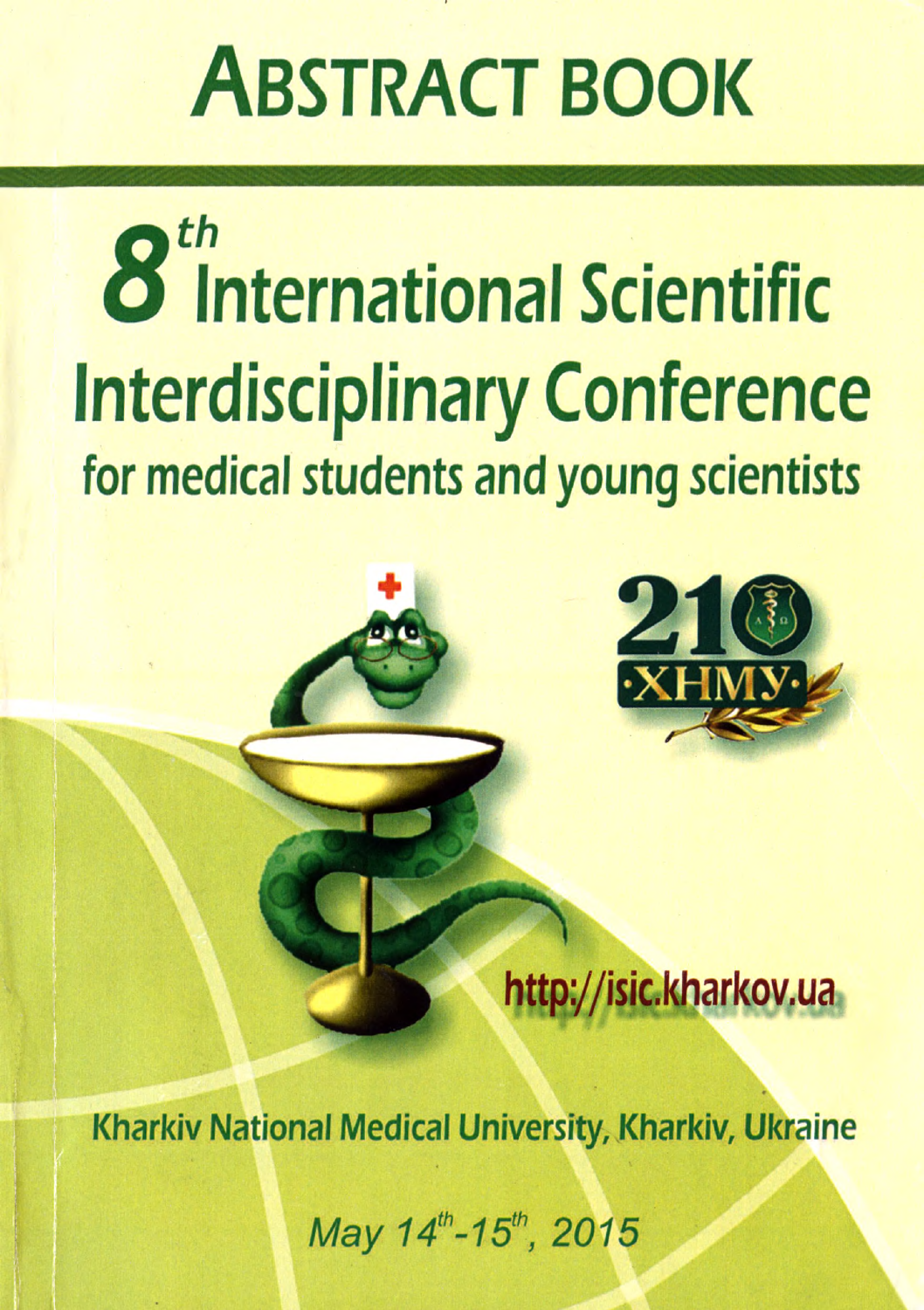#### MINISTRY OF HEALTH OF UKRAINE KHARKIV NATIONAL MEDICAL UNIVERSITY

# Abstract book

 $of$ 

### **8 International Scientific Interdisciplinary Conference for medical students and young scientists**

**Kharkiv, May 14<sup>th</sup>- 15<sup>th</sup> 2015**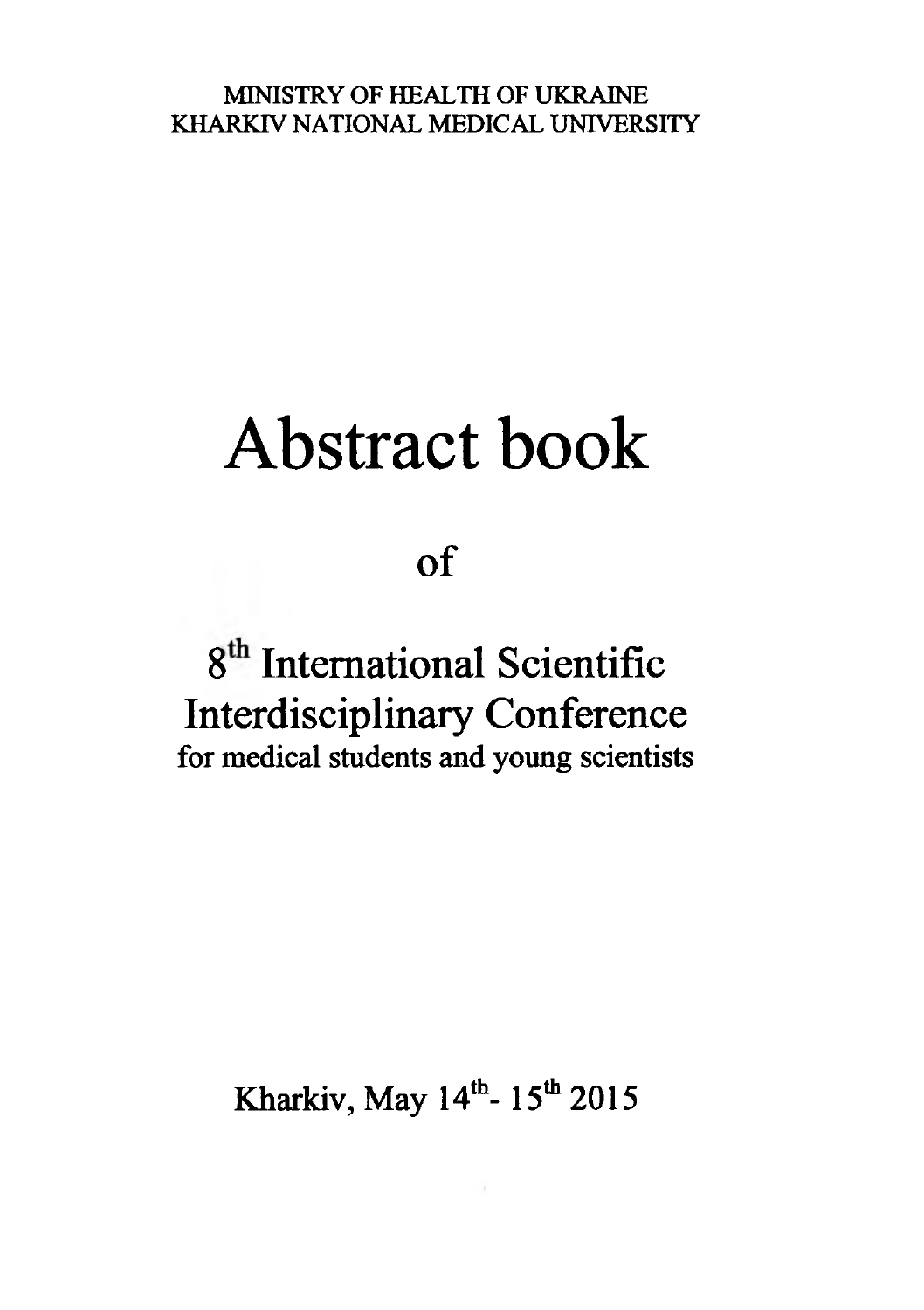Ĩ. **Abstract book** 

 $286<sup>2</sup>$ 

| LATEST EVIDENCE ON GOUT DIAGNOSIS, MANAGEMENT AND PREVENTION:       |  |
|---------------------------------------------------------------------|--|
|                                                                     |  |
|                                                                     |  |
| MORPHOLOGICAL FEATURES OF THALAMIC VENTRAL NUCLEAR GROUP OF         |  |
|                                                                     |  |
|                                                                     |  |
| BONE MARROW MORPHOFUNCTIONAL PECULIARITIES IN FULL-TERM FETUSES     |  |
| AND NEWBORNS FROM MOTHERS WITH MIDDLE-GRADE PREECLAMPSIA            |  |
|                                                                     |  |
|                                                                     |  |
|                                                                     |  |
|                                                                     |  |
| ACETYLCYSTEINE PERIODONTOPROTECTIVE AGENT IN CHRONIC                |  |
|                                                                     |  |
|                                                                     |  |
|                                                                     |  |
|                                                                     |  |
| FORENSIC MEDICAL DIAGNOSTICS OF LETHAL DAMAGES IN CASES OF BODY     |  |
|                                                                     |  |
|                                                                     |  |
| EFFECTS OF HIGH-FREQUENCY RANGE OF ELECTROMAGNETIC RADIATION ON     |  |
| THE GROWTH PROPERTIES OF PATHOGENIC CORYNEBACTERIA  25              |  |
|                                                                     |  |
|                                                                     |  |
|                                                                     |  |
| THE PROCEDURE OF SIGNING THE INFORMED CONSENT AS A KEY FACTOR OF    |  |
| <b>BIOETHICAL NORMS GUARANTEE DURING CLINICAL TRIALS OF DRUGS26</b> |  |
|                                                                     |  |
| THE INFLUENCE OF DEXAMETHASONE PRENATAL INTRODUCTION ON             |  |
| CEREBRAL METABOLISM IN RATS - DESCENDANTS OF THE 1ST GENERATION27   |  |
|                                                                     |  |
| ASSESSMENT OF EFFICIENCY AND SAFETY OF CONTRACEPTIVES MINI-PILL28   |  |
|                                                                     |  |
|                                                                     |  |
|                                                                     |  |
| IMETELSTAT - NEW THERAPEUTIC REMEDY FOR ADVANCED NON-SMALL-CELL     |  |
|                                                                     |  |
|                                                                     |  |
|                                                                     |  |
|                                                                     |  |
| RESEARCH OF AUTONOMIC SUPPLY OF INTELLECTUAL ACTIVITY IN YOUNG      |  |
|                                                                     |  |
|                                                                     |  |
|                                                                     |  |
|                                                                     |  |
|                                                                     |  |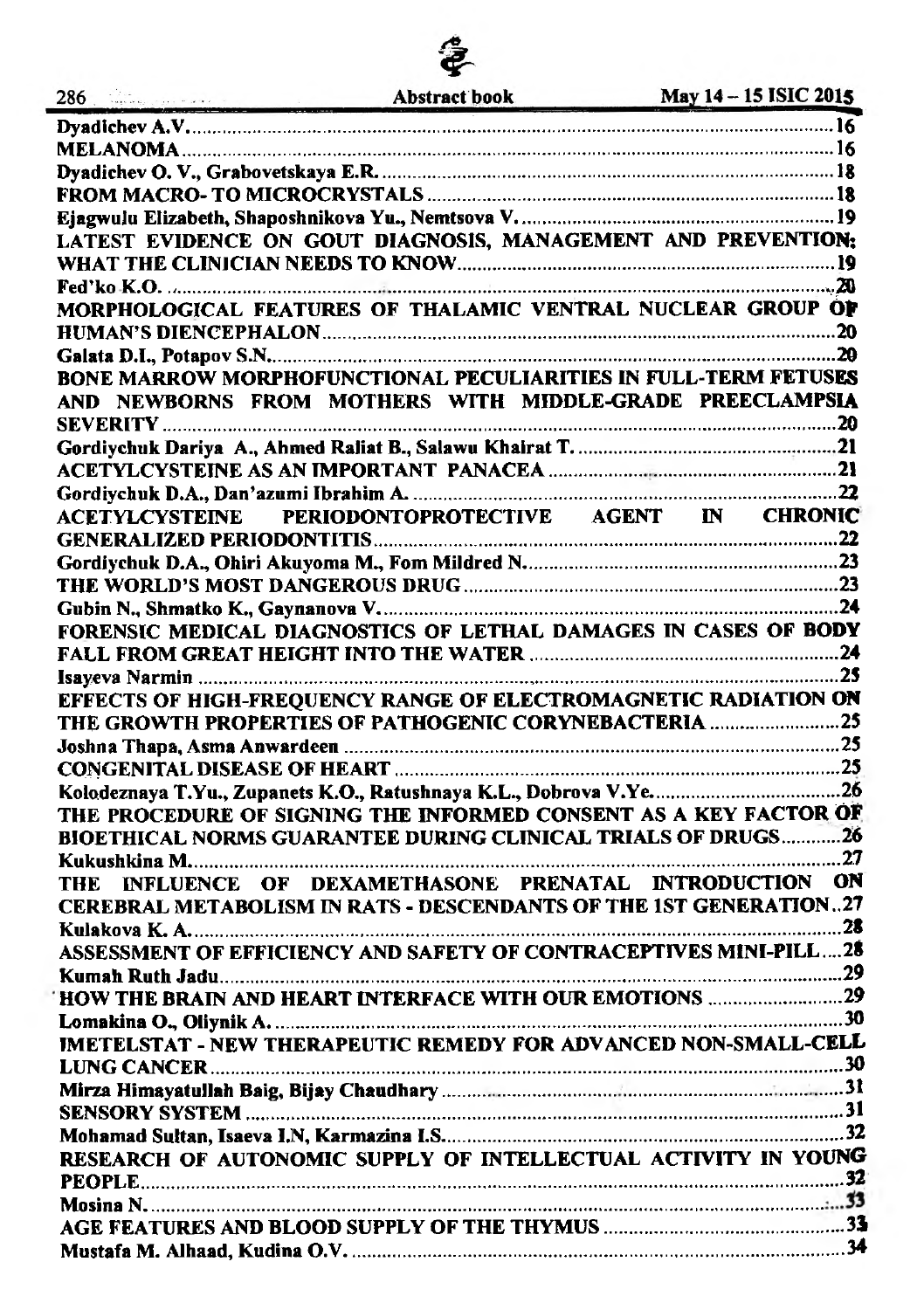#### May 14 - 15 ISIC 2015

vision in a region of the retina called the fovea. For this reason, dim objects in the darkness can be viewed better from peripheral vision than from direct focus. There are three kinds of cones in the vertebrate eye—one responsive to wavelengths of light corresponding to the colour blue, one responsive to red wavelengths, and one responsive to green wavelengths. These three colours form the entire range of colours that humans can perceive.

Hearing receptors, or hair cells, are mechanoreceptors located within a bony spiral structure called the cochlea. Sounds are interpreted by the brain from patterns of air pressure caused by the vibration of objects. Sounds can also travel through water or solid objects. In mammals, the pressure in the air is transformed into mechanical pressure by three ear bones called the malleus, incus, and stapes, located in the middle ear.

**Conclusion.** Balance Receptors. Vertebrate balance receptors are located in a specialized organ in the inner ear called the vestibular organ. This structure is located directly adjacent to the cochlea, and is composed of a triplet of semi-circular canals, each of which is oriented in a different plane—the X, Y, or  $Z$  axis. Movement of liquid in these tubes caused by rotation of the head or body are measured by vestibular hair cells. The stereo cilia of these cells are embedded in a gelatinous material called the otolith membrane. Gravity and body movements cause the otolith membrane to slide, which cause the stereo cilia to bend in a particular direction. This leads to electrochemical changes in the hair cell, causes an action potential in the associated nerve ending. Information from the vestibular system allows eye and head movements to fix on a particular target, and to stabilize a moving image. It also allows organisms to balance—for example, when a cat walks atop a fence.

#### **Mohamad Sultan, Isaeva I.N, Karmazina I.S. RESEARCH OF AUTONOMIC SUPPLY OF INTELLECTUAL ACTIVITY IN YOUNG PEOPLE Kharkiv National Medical University, Kharkiv, Ukraine,**

### **Scientific supervisor: Isaeva I.N.**

**Introduction.** According to neurophysiology, there is a difference in the levels of the activity of different parts of the cortex hemispheres between males and females, which is manifested by the difference of speed of decision making, and reactivity, accompanied by different levels of physiological changes of some vital signs, such as elevating the heart rate, and blood pressure, as it can be seen in the results of the stroop test.

**Aim.** To investigate the differences of autonomic supply in males and females, during the state of mental activity using Stroop test.

**Materials and methods.** The study included 20 young adults (19-24 years), among them 10 males and 10 females. Vegetative indicators were selected for studying such as: systolic (SAP) and diastolic (DAP) arterial blood pressure which were studied by Korotkov method (mmHg); heart rate (HR) (bpm) which was calculated on the radial artery pulse, and Dagnini-Aschner (oculocardiac) reflex which was used to test the differences of reactivity of the autonomic nervous system between both sexes, and stroop test as the state of mental activity.

**Results.** According to the results the mean HR increases in percentage (18.3%) compared to the mean value in males (10.3%) with difference between their values before and after the test, but the mean DAP in males (18.7%) is higher after the test than that in females (14.8%), but the difference between the mean SAP value in males'(12%) and females (14.3) its higher in females, and the mistakes in females decisions is more than

32